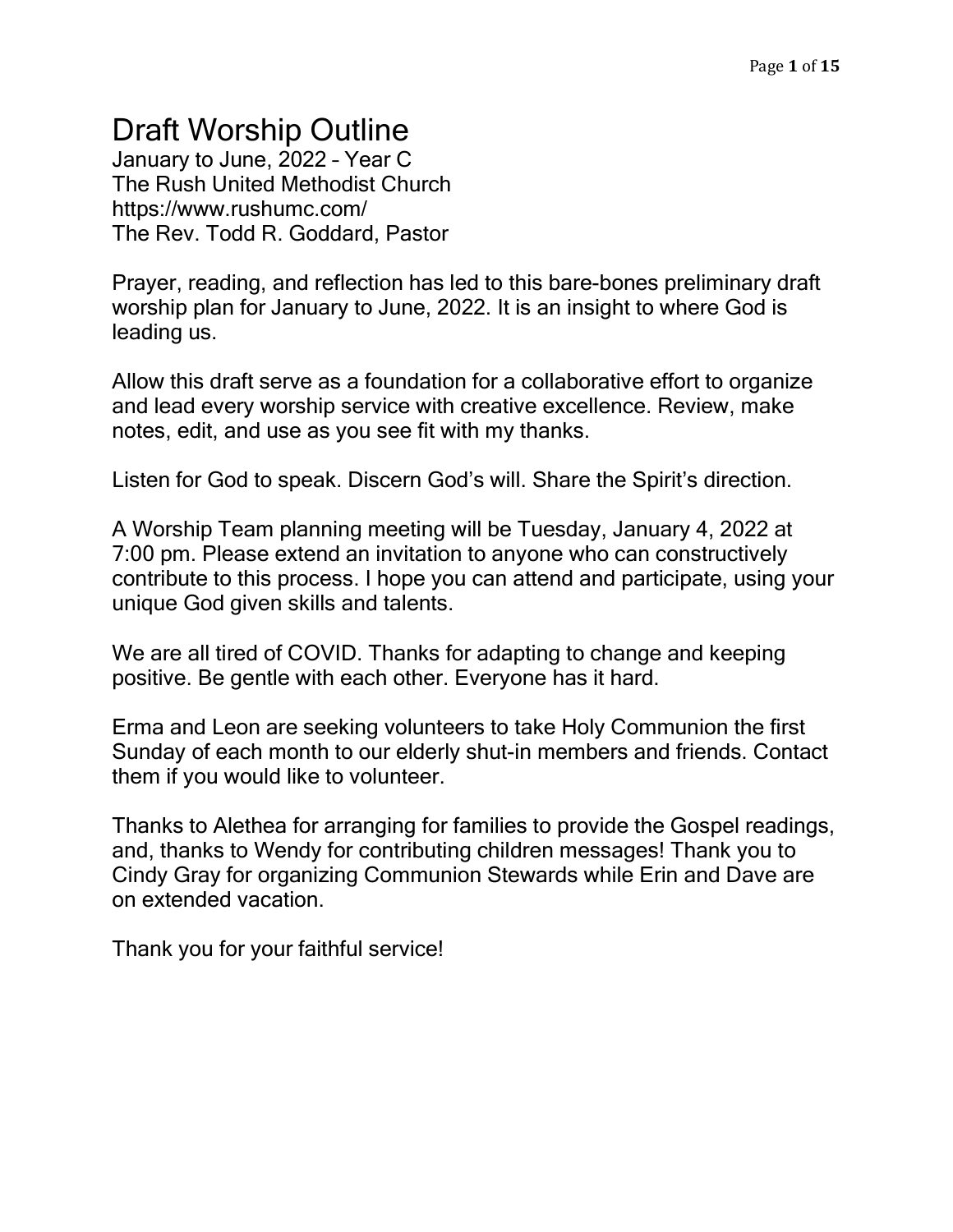#### January 2, 2022

Ninth Day of Christmas, White

Jeremiah 31:7-14 or Sirach 24:1-12 Psalm 147:12-20 or Wisdom of Solomon 10:15-21 Ephesians 1:3-14 John 1:(1-9), 10-18

John begins his Gospel with eloquence: "In the beginning was the Word, and the Word was with God, and the Word was God. … And the Word became flesh and lived among us."

Notes: Anointing with oil Taking Holy Communion to elderly shut-ins. Volunteer by contacting Erma or Leon Perkins

#### January 9, 2022

Baptism of the Lord, White Guest Preacher and Celebrant: The Rev. Padraic Collins-Bohrer

Isaiah 43:1-7 Psalm 29 Acts 8:14-17 Luke 3:15-17, 21-22

John tells the people that he isn't the Messiah, but the one who is more powerful is coming. He will judge, separating the wheat from the chaff. John baptizes Jesus in the Jordan river. Heaven opens, the Holy Spirit descends, and the voice from heaven proclaimed "You are my Son, the Beloved; with you I am well pleased."

Notes: 2nd Sunday Lunch following the 10:45 a.m. worship service

January 16, 2022 Second Sunday after the Epiphany, Green Guest Preacher and Celebrant: The Rev. Padraic Collins-Bohrer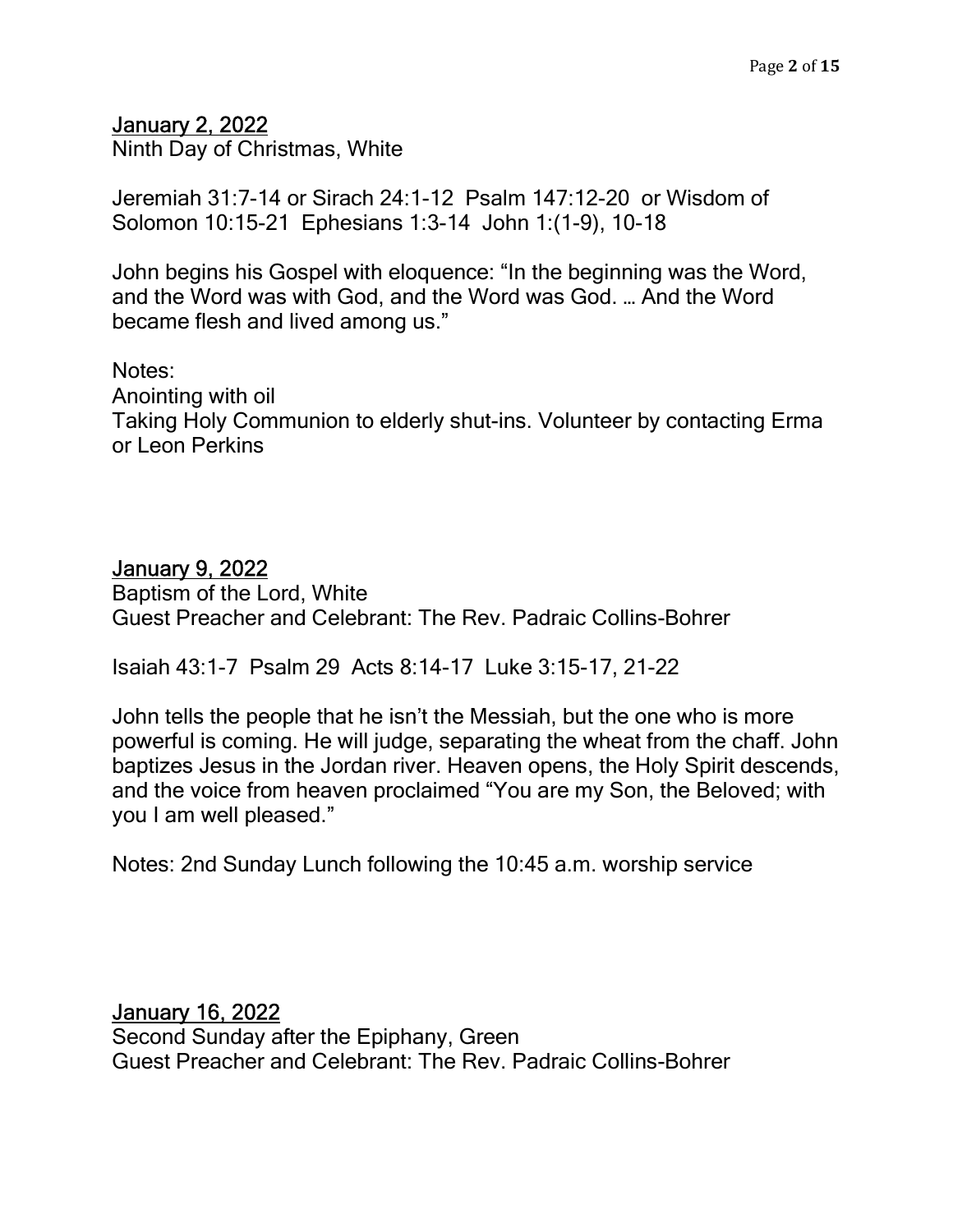Isaiah 62:1-5 Psalm 36:5-10 1 Corinthians 12:1-11 John 2:1-11

Jesus turns water into wine at a wedding reception in Cana. He did this sign to reveal his glory that his disciples might believe in him.

Notes:

### January 23, 2022

Third Sunday after the Epiphany, Green

Nehemiah 8:1-3, 5-6, 8-10 Psalm 19 1 Corinthians 12:12-31a Luke 4:14- 21

Jesus begins his Galilean ministry. He reads from the prophet Isaiah in the synagogue on the Sabbath, announcing the fact that he is the promised Good News the world had been promised.

Notes: Musa weNkosi Orphanage special offering

#### January 30, 2022

Fourth Sunday after the Epiphany, Green

Jeremiah 1:4-10 Psalm 71:1-6 1 Corinthians 13:1-13 Luke 4:21-30

In a continuation from the prior Sunday, Jesus is rejected in his own hometown. The crowd attempts to hurl him off a cliff, but he passed through the midst and went on his way.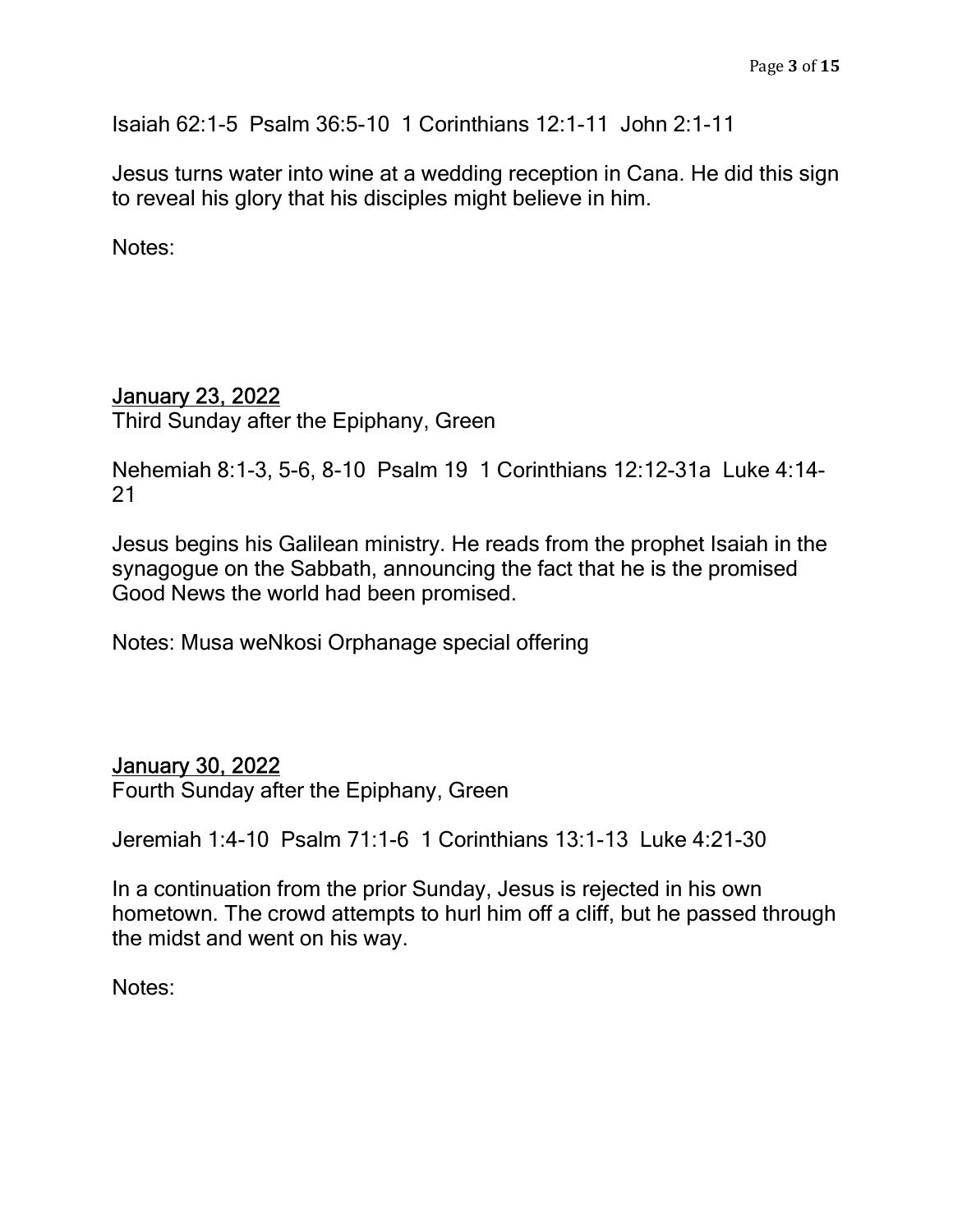#### February 6, 2022

Fifth Sunday after the Epiphany, Green

Isaiah 6:1-8, (9-13); Psalm 138; 1 Corinthians 15:1-11; Luke 5:1-11

Jesus teaches the crowd beside the lake of Gennesaret (Sea of Galilee), then tells Simon Peter that he might have a better outcome if he tried fishing from the other side of the boat. Jesus calls his first disciples, local fishermen Simon Peter, James, and John.

Notes: Anointing with oil Taking Holy Communion to elderly shut-ins. Volunteer by contacting Erma or Leon Perkins

#### February 13, 2022

Sixth Sunday after the Epiphany, Green

Jeremiah 17:5-10; Psalm 1; 1 Corinthians 15:12-20; Luke 6:17-26

Jesus teaches, heals, and casts out unclean spirits, on a level place where crowds had come to him. His lesson was on blessings and woes, commonly referred to as the Beatitudes.

Notes:

#### February 20, 2022

Seventh Sunday after the Epiphany, Green

Genesis 45:3-11, 15; Psalm 37:1-11, 39-40; 1 Corinthians 15:35-38, 42-50; Luke 6:27-38

Jesus continues his lesson on the plane by teaching how we are to treat our enemies. Go the extra mile, give more than expected, love, do good,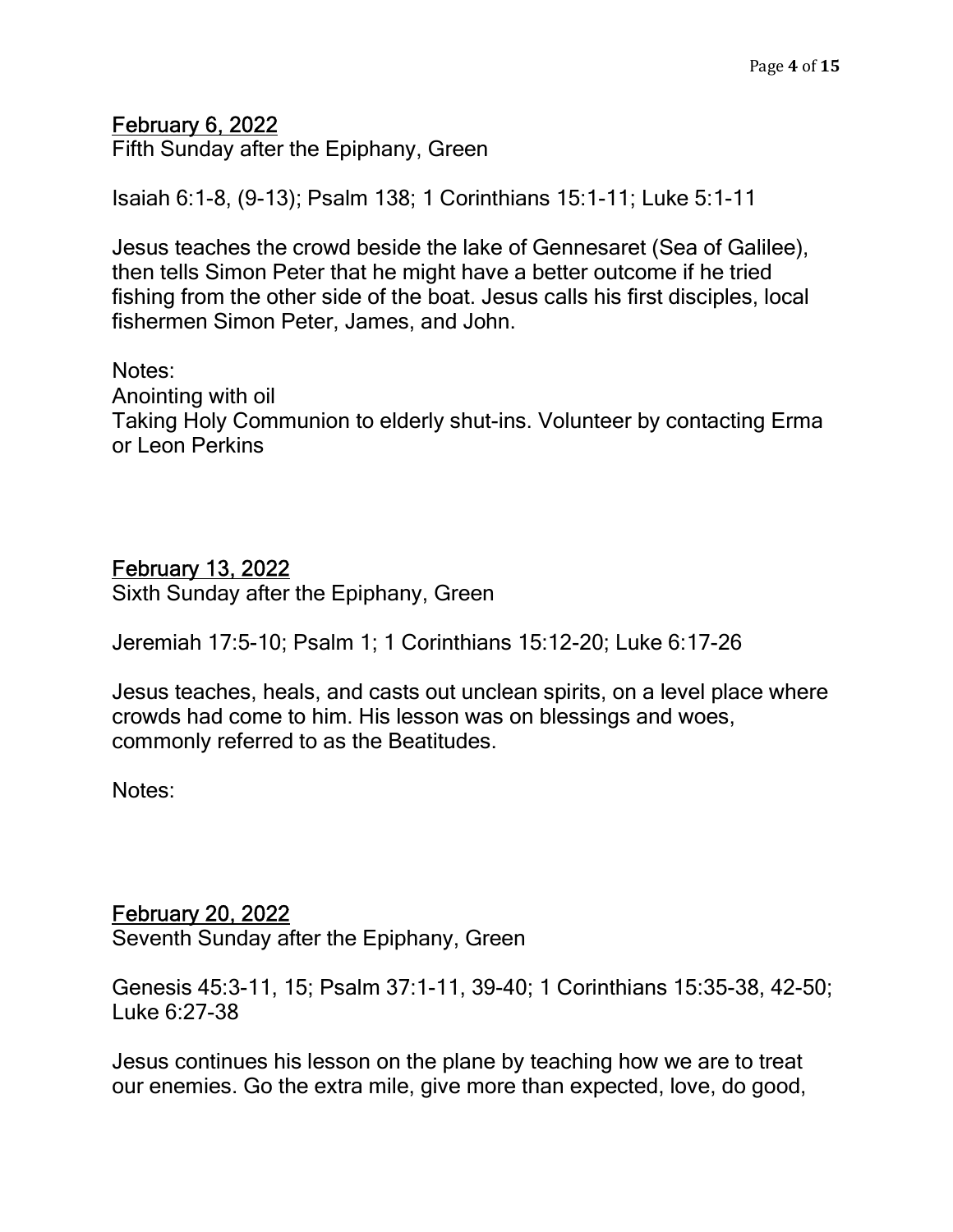lend, and expect nothing in return. Furthermore, Jesus warns the crowd not to judge other, for we will be judged by the same measure.

Notes:

## February 27, 2022

Transfiguration of the Lord

Exodus 34:29-35; Psalm 99; 2 Corinthians 3:12-4:2; Luke 9:28-36

Jesus takes Peter, John, and James with him to the top of a mountain to pray. Moses and Elijah appear in their midst and Jesus' face was transfigured before their eyes. A cloud over came them and a voice from the cloud said the same thing that was said at his baptism: "This is my Son, my Chosen, listen to him!"

Notes: Musa weNkosi Orphanage special offering

## March 1, 2022

Mardi Gras

If the pandemic allows, let's throw a party! Think of it as one last fling before the start of Lent.

Notes:

March 2, 2022 Ash Wednesday, Purple Lent Begins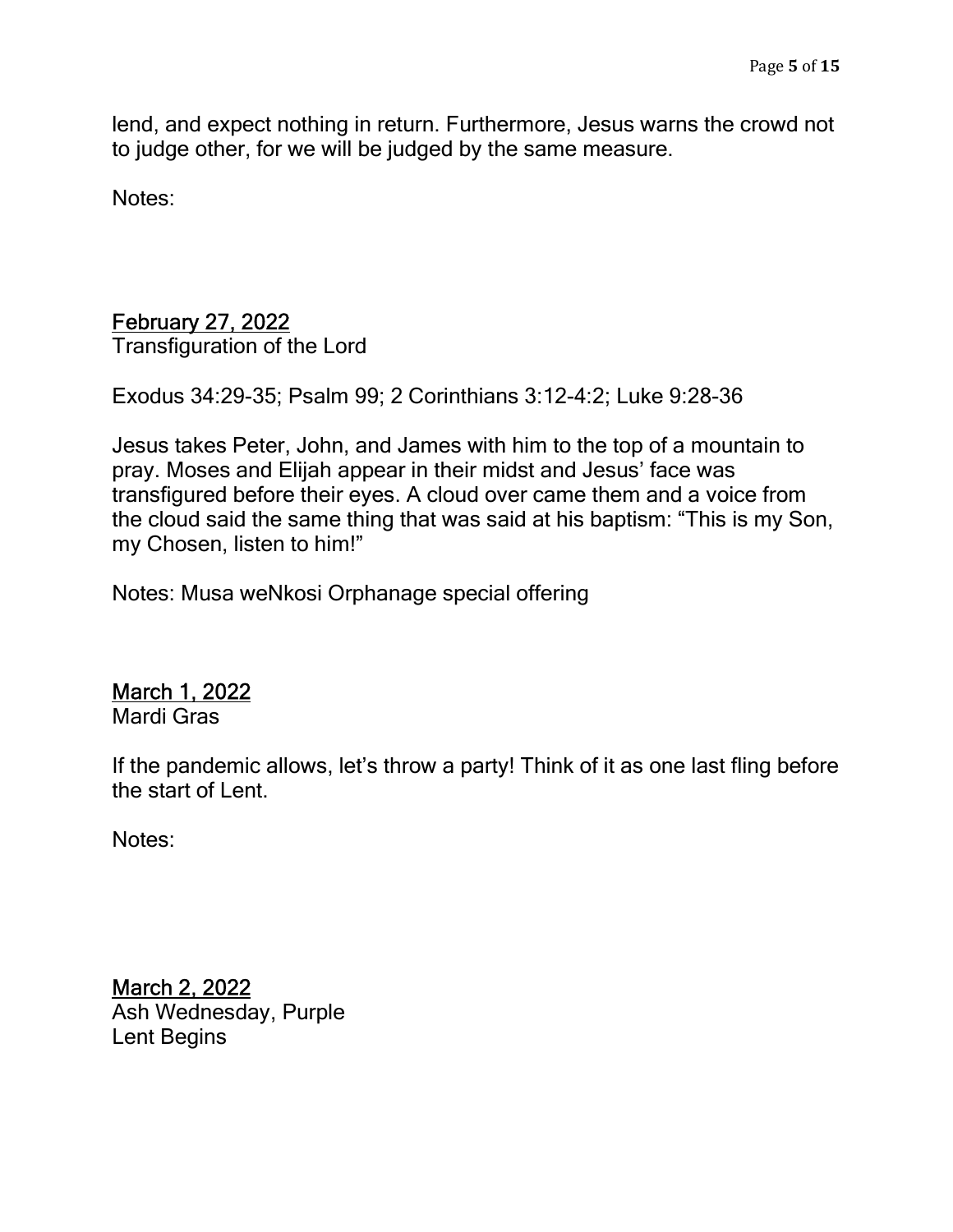Joel 2:1-2, 12-17 or Isaiah 58:1-12; Psalm 51:1-17; 2 Corinthians 5:20b-6:10; Matthew 6:1-6, 16-21

Jesus teaches his followers to give alms to the poor anonymously, to fast without drawing attention to yourself, and to store up treasures in heaven.

Notes: Perhaps we could have attendees visit four interactive stations

- 1. Almsgiving
- 2. Fasting
- 3. Treasures in Heaven
- 4. Ashes are imposed on the forehead

Volunteers?

March 6, 2022 First Sunday of Lent, Purple

Deuteronomy 26:1-11; Psalm 91:1-2, 9-16; Romans 10:8b-13; Luke 4:1-13

Following the baptism of Jesus, he is filled with the Holy Spirit and is led into the wilderness where he was tempted by the devil for 40 days.

Notes: Anointing with oil Taking Holy Communion to elderly shut-ins. Volunteer by contacting Erma or Leon Perkins

March 13, 2022 Second Sunday of Lent, Purple Daylight Saving Time Begins

Genesis 15:1-12, 17-18; Psalm 27; Philippians 3:17-4:1; Luke 13:31-35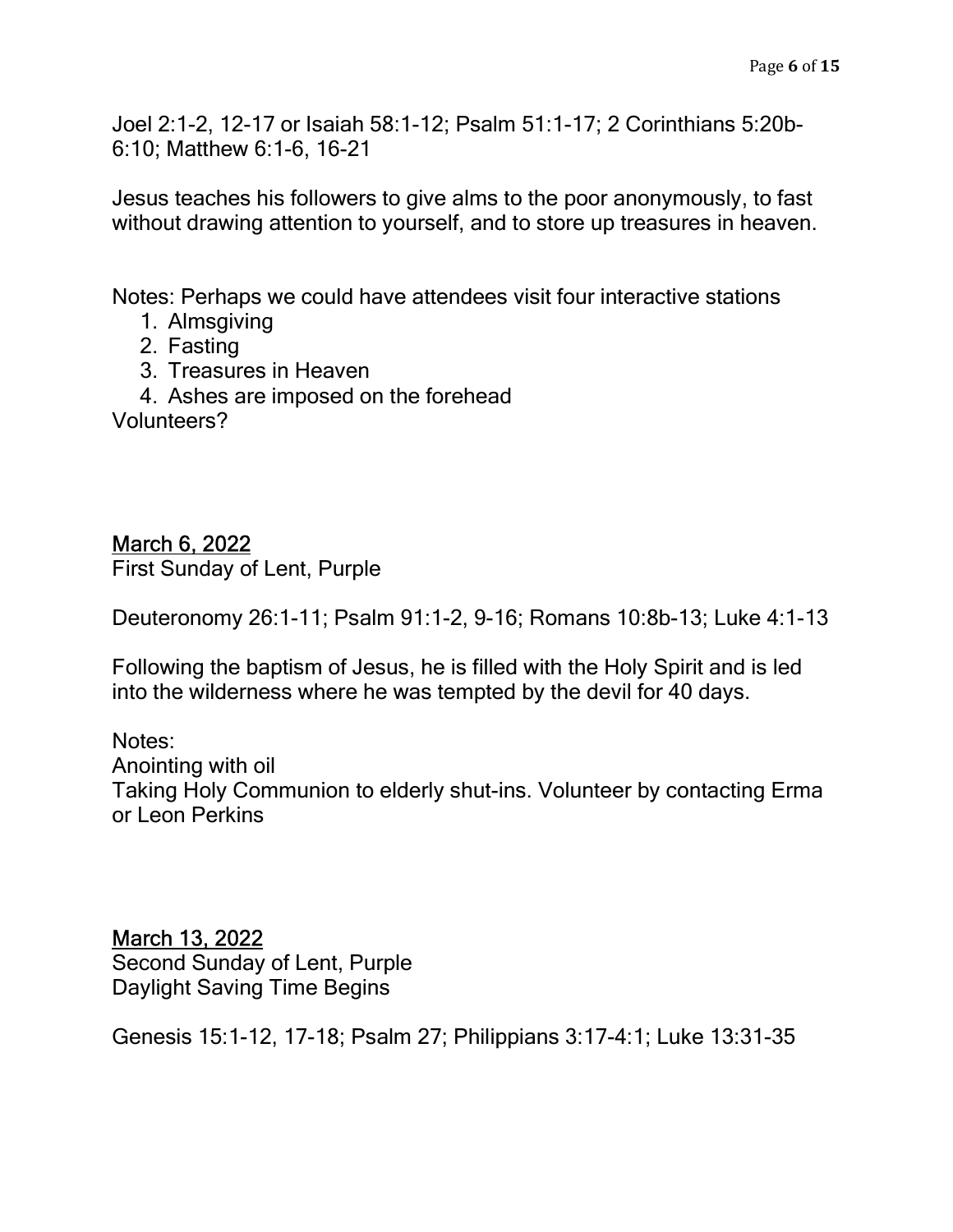While making his way toward Jerusalem, Jesus is warned by some Pharisees that Herod wants to kill him. Jesus sends them back with a message, then he laments over the people of Jerusalem for their unwillingness to be gathered together under his protection.

Notes:

### March 20, 2022

Third Sunday of Lent, Purple

Isaiah 55:1-9; Psalm 63:1-8; 1 Corinthians 10:1-13; Luke 13:1-9

Jesus teaches the crowd to repent or risk perishing, then teaches them the parable of the barren fig tree. The owner of the vineyard gives a barren tree one additional year to bear fruit, but only one.

Notes:

#### March 27, 2022

Fourth Sunday of Lent, Purple

Joshua 5:9-12; Psalm 32; 2 Corinthians 5:16-21; Luke 15:1-3, 11b-32

Jesus teaches gathering tax collectors and sinners the parable of the prodigal and his brother. This is a parable about God's grace, love, forgiveness, redemption, acceptance and our frequent stubborn response.

Notes: Musa weNkosi Orphanage special offering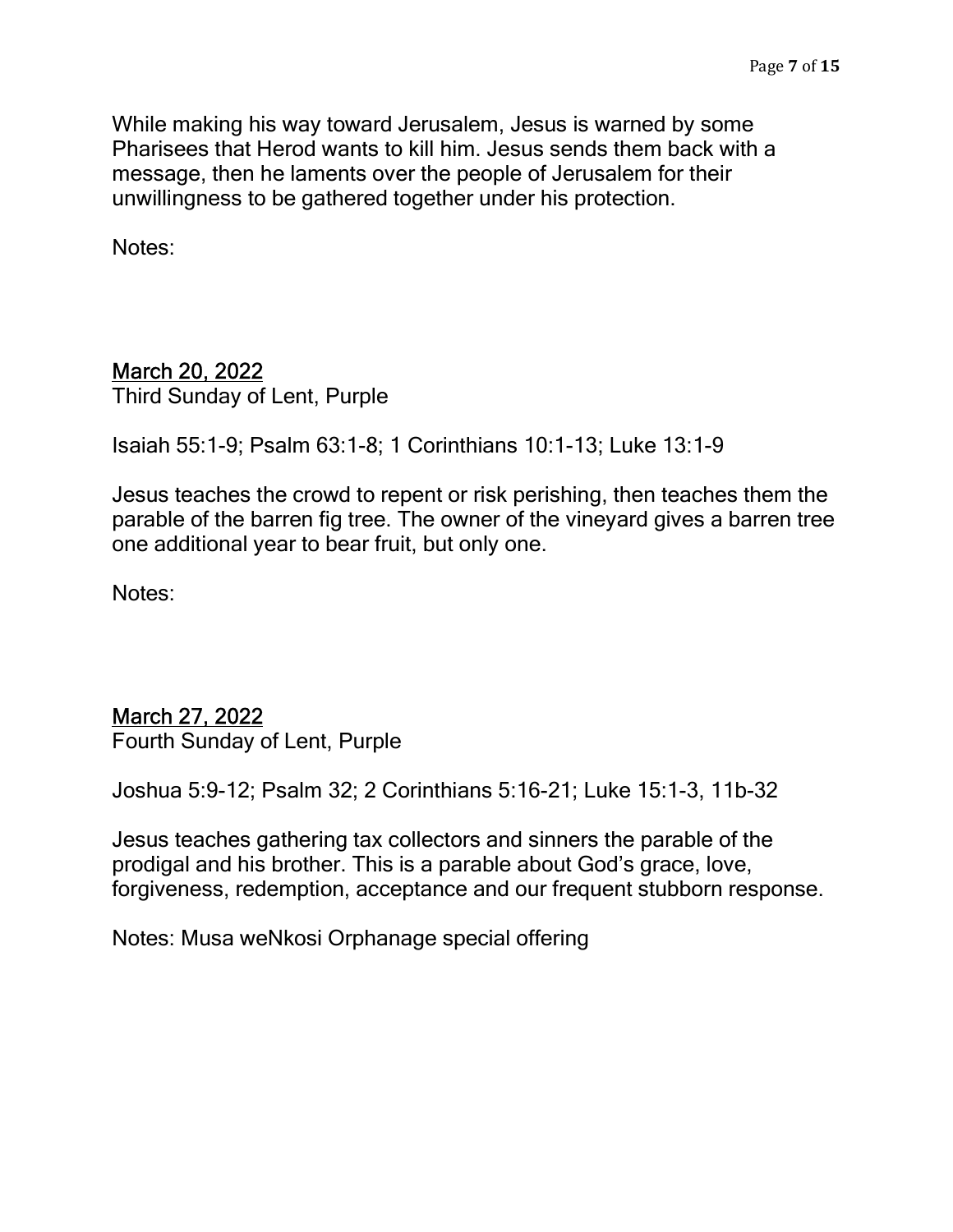## April 3, 2022

Fifth Sunday of Lent, Purple

Isaiah 43:16-21; Psalm 126; Philippians 3:4b-14; John 12:1-8

Jesus is invited to dinner at the home of Mary, Martha, and Lazarus (whom he had recently raised from the dead). While dining, Mary anointed Jesus with costly perfume. Judas disagrees with the apparent waist, and, in doing so, is identified as one who was stealing from the common purse. Jesus tells him to leave her alone.

Notes:

Anointing with oil

Taking Holy Communion to elderly shut-ins. Volunteer by contacting Erma or Leon Perkins

#### April 10, 2022

Palm / Passion Sunday, Purple Beginning of Holy Week

Psalm 118:1-2, 19-29; Luke 19:28-40 Isaiah 50:4-9a; Psalm 31:9-16; Philippians 2:5-11; Luke 22:14-23:56 or Luke 23:1-49

The opening of worship will be a Palm Sunday celebration. Midway through the service, the focus will pivot to the Passion of Jesus Christ. The Gospel lesson is the entire Passion narrative.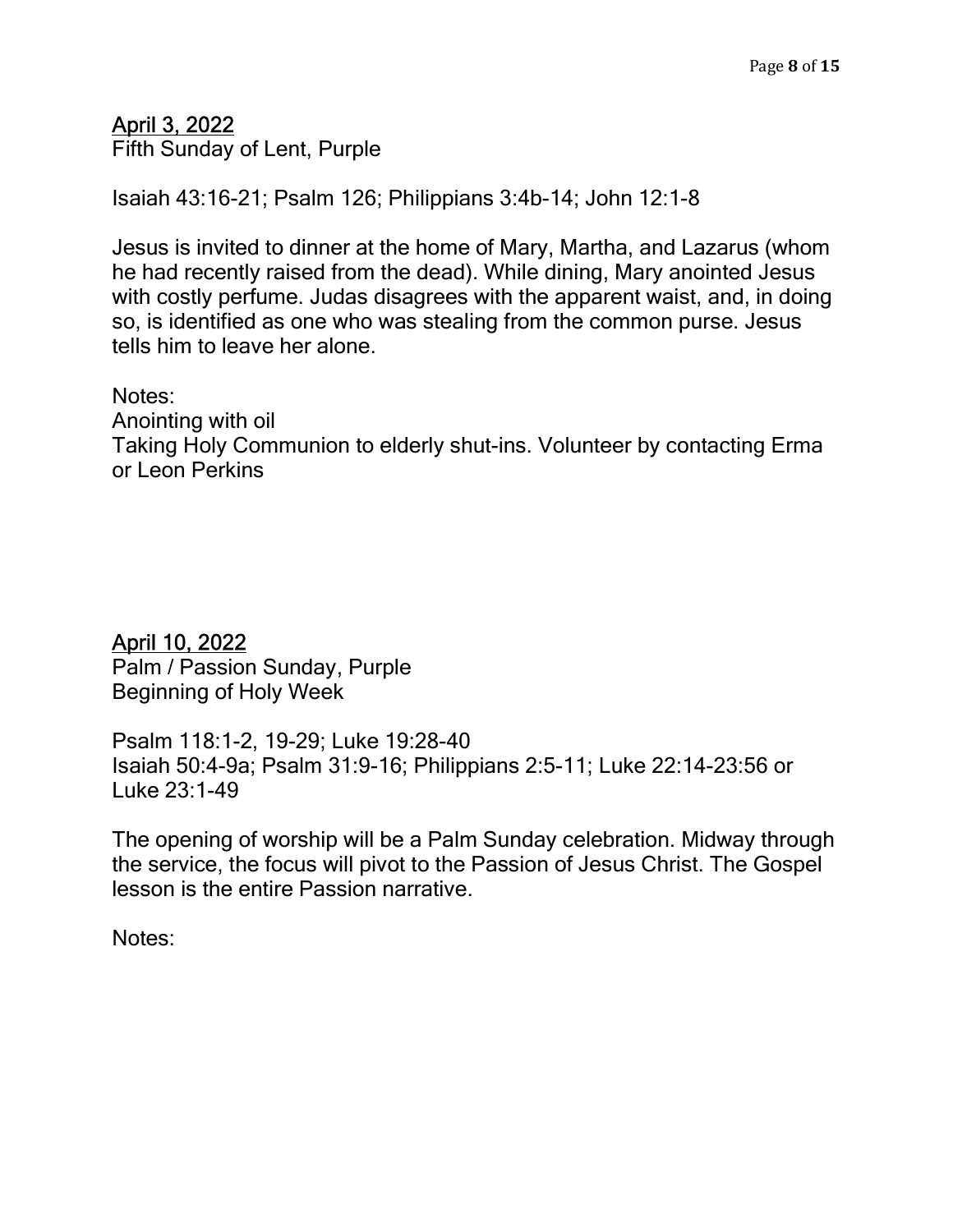April 14, 2022

Maundy Thursday, Purple

Exodus 12:1-4, (5-10), 11-14; Psalm 116:1-2, 12-19; 1 Corinthians 11:23- 26; John 13:1-17, 31b-35

The Gospel of John is the account of Jesus with his disciples in the Upper Room the evening prior to his death. Jesus washes their feet, teaching them to likewise serve others.

Notes:

## April 15, 2022

Good Friday, Black

Isaiah 52:13-53:12; Psalm 22; Hebrews 10:16-25 or Hebrews 4:14-16; 5:7- 9; John 18:1-19:42

The Passion of Jesus Christ is read aloud by ten different readers

- 1. 18:1-11 Betrayal and arrest of Jesus
- 2. 18:12-14 Jesus before the High Priest
- 3. 18:15-18 Peter denies Jesus
- 4. 18:19-24 The High Priest questions Jesus
- 5. 18:25-28 Peter denies Jesus again
- 6. 18:28-38a Jesus before Pilate
- 7. 18:38b-19:16 Jesus sentenced to death
- 8. 19:17-30 Jesus is crucified
- 9. 19:31-37 Jesus' side is pierced
- 10. 19:38-42 Jesus is buried in a tomb

The service ends in silence and darkness.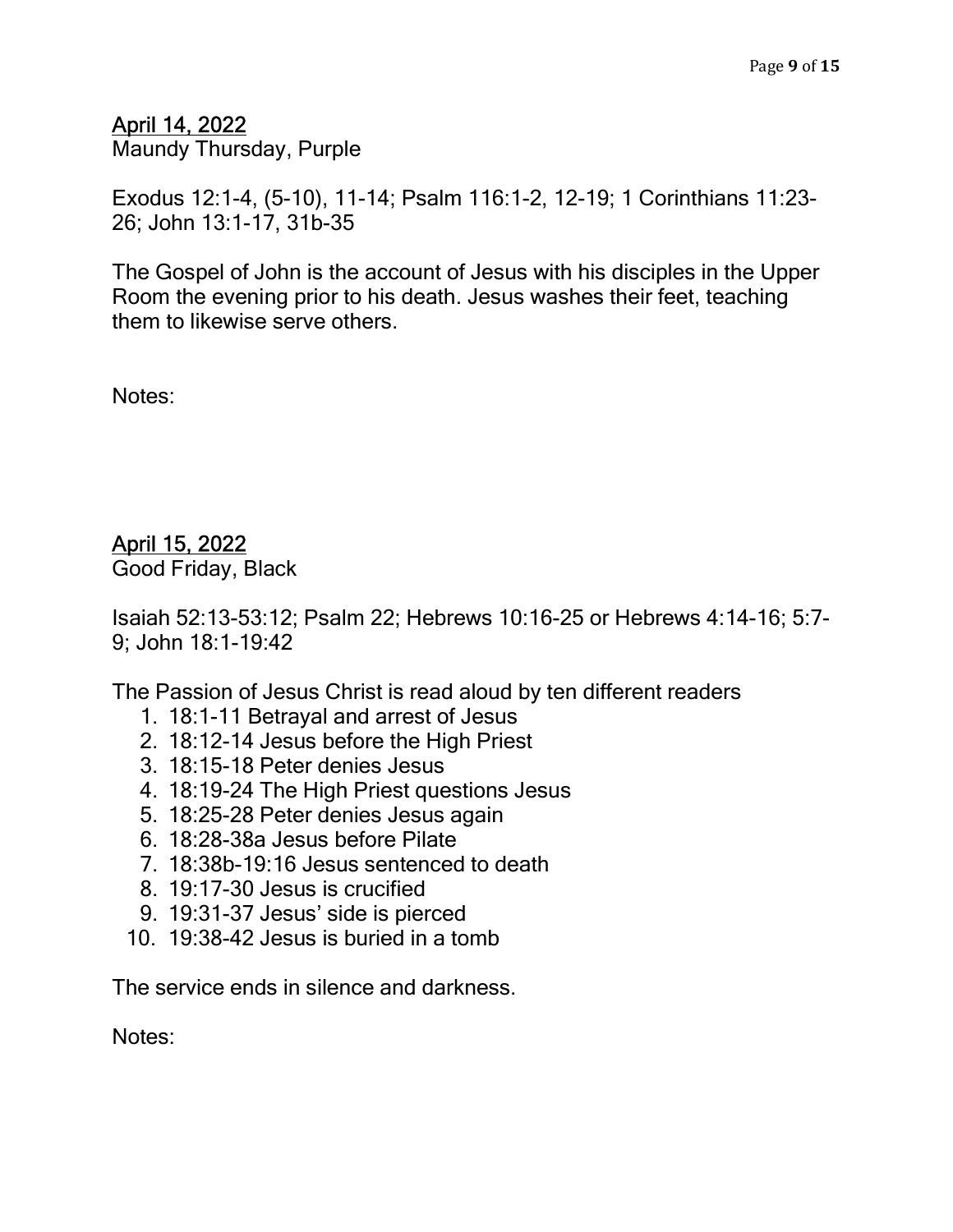## April 17, 2022

Easter Sunday, White

Acts 10:34-43 or Isaiah 65:17-25; Psalm 118:1-2, 14-24; 1 Corinthians 15:19-26 or Acts 10:34-43; John 20:1-18 or Luke 24:1-12

Two men surprise women who had followed Jesus when they came to the tomb at early dawn planning to prepare the corpse with spices they had prepared. They report that Jesus has risen from the dead. Mary Magdalene, Joanna, Mary the mother of James, and the other women reported this development to the apostles, but were not believed. Peter inspects the tomb, but returns home amazed at what had happened.

Notes:

#### April 24, 2022

Second Sunday of Easter, White

Acts 5:27-32; Psalm 118:14-29 or Psalm 150; Revelation 1:4-8; John 20:19-31

Jesus appears to the disciples (less Thomas), grants them peace, tells them that they are sent the same way his Father sent him, then breaths upon them, giving them the gift of the Holy Spirit to forgive sins. (This is sometimes referred to as John's Pentecost) Jesus returns a week later and appears to the disciples again, this time, with Thomas present. He sees and believes that Jesus is resurrected from the dead.

Notes: Musa weNkosi Orphanage special offering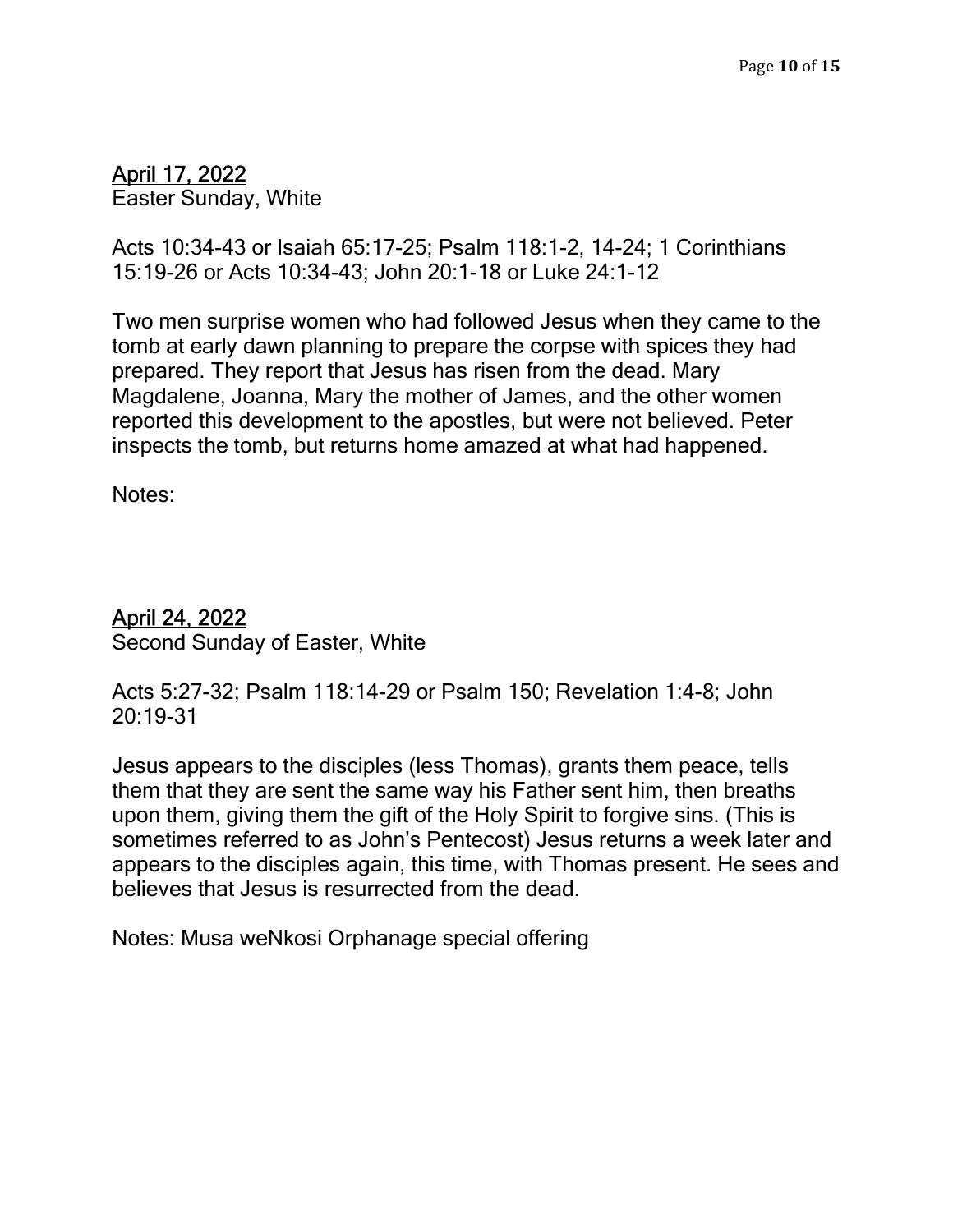## May 1, 2022

Third Sunday of Easter, White

Acts 9:1-6, (7-20); Psalm 30; Revelation 5:11-14; John 21:1-19

The resurrected Jesus appears to seven disciples on the Sea of Tiberias, tells them to try fishing from the other side of their boat. The disciples have a miraculous catch of fish and Jesus is reveals. Jesus invites them to join him for a fish breakfast. Jesus asks Peter after breakfast if he loved him. He said he did. Jesus commanded him three times – the same number of times he had denied knowing Jesus – to feed his lambs. Jesus concludes with "follow me."

Notes:

Anointing with oil

Taking Holy Communion to elderly shut-ins. Volunteer by contacting Erma or Leon Perkins

May 8, 2022 Fourth Sunday of Easter, White Mother's Day

Acts 9:36-43; Psalm 23; Revelation 7:9-17; John 10:22-30

Jesus is confronted by Jews while walking in the portico of Solomon. He tells them they don't believe and are not a part of his flock. Those who know his voice follow him. Jesus proclaims that "The Father and I are one."

Notes:

#### May 15, 2022 Fifth Sunday of Easter, White

Acts 11:1-18; Psalm 148; Revelation 21:1-6; John 13:31-35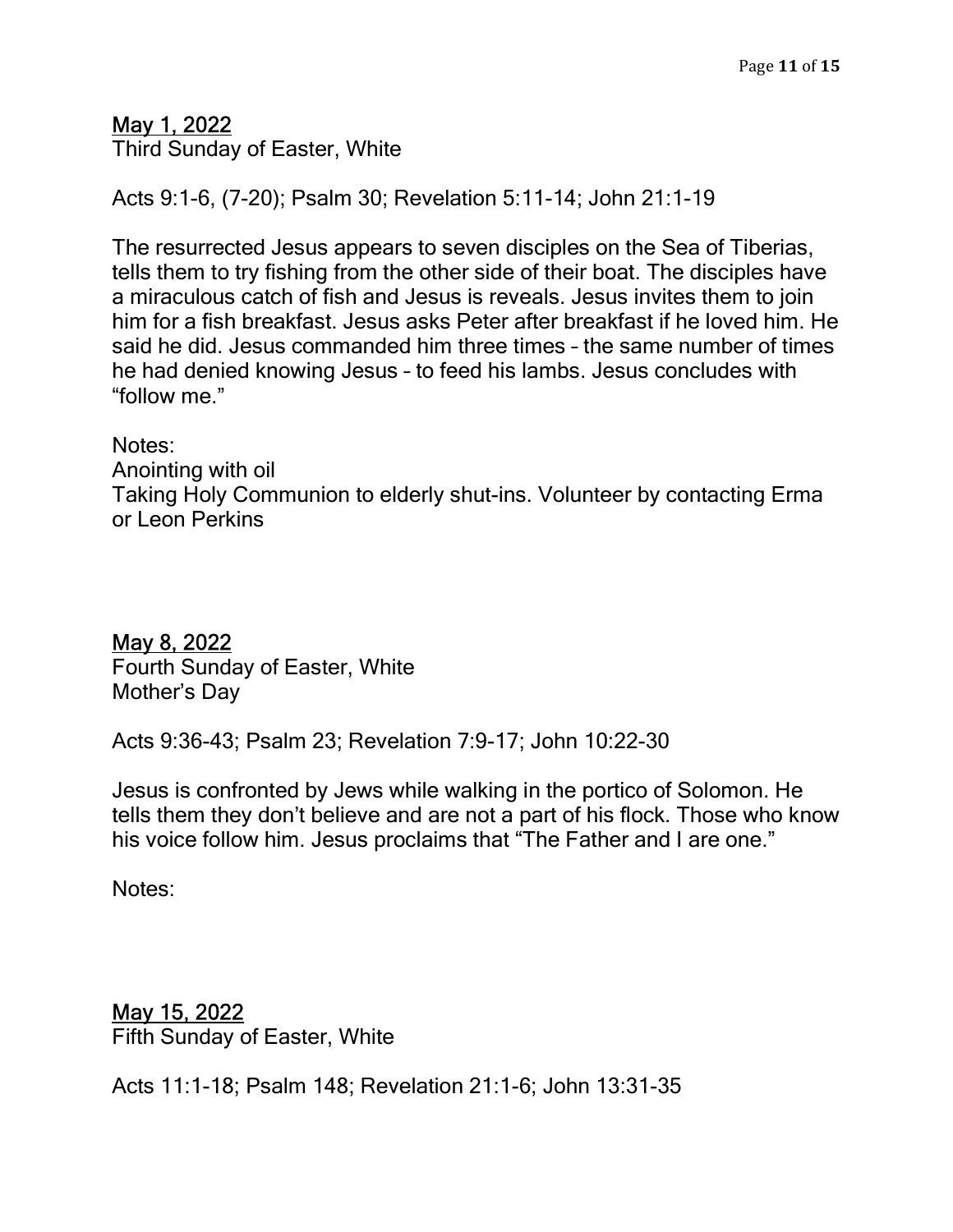Jesus teaches his disciples (with newly washed feet) to love one another, such that others will know they are his disciples by their love.

Notes:

### May 22, 2022

Sixth Sunday of Easter, White

Acts 16:9-15; Psalm 67; Revelation 21:10, 22-22:5; John 5:1-9

Jesus heals a man of his paralysis after he had waited 38 years for the healing waters of Bethesda to stir.

Notes: Musa weNkosi Orphanage special offering

May 29, 2022

Seventh Sunday of Easter, White Memorial Day Weekend

Acts 16:16-34; Psalm 97; Revelation 22:12-14, 16-17, 20-21; John 17:20- 26

Jesus prays for the unity of his disciple on the eve of his death, that the world may believe.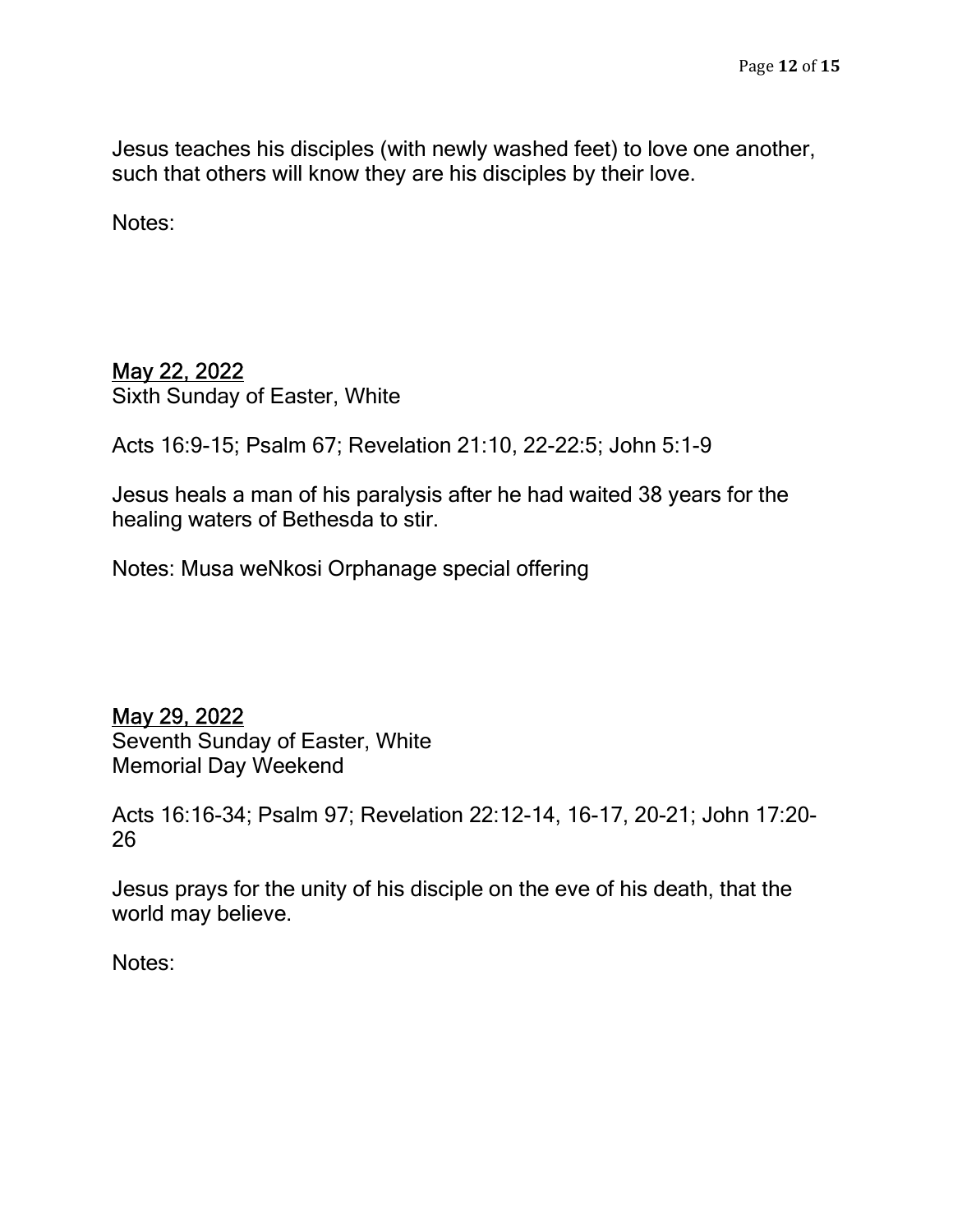#### June 5, 2022

Pentecost, Red

Acts 2:1-21 or Genesis 11:1-9; Psalm 104:24-34, 35b; Romans 8:14-17 or Acts 2:1-21; John 14:8-17, (25-27)

The Gospel account Jesus promises to ask the Father to give those who keep his commandments the gift of an eternal Advocate, the Spirit of truth, who will take up residence with and in you. The account from the Acts of the Apostles tells the narrative of the coming of the Holy Spirit to the disciples.

Notes: Supply Pastor and Celebrant: Anointing with oil Taking Holy Communion to elderly shut-ins. Volunteer by contacting Erma or Leon Perkins

#### June 12, 2022

Trinity Sunday, White

Proverbs 8:1-4, 22-31; Psalm 8; Romans 5:1-5; John 16:12-15

Jesus teaches that when the Spirit of truth comes, he will guide you into all the truth. The Spirit glorifies Jesus. All that Jesus has (think divinity) is his Father's and the Holy Spirit.

Notes:

## June 19, 2022

2<sup>nd</sup> Sunday after Pentecost, Green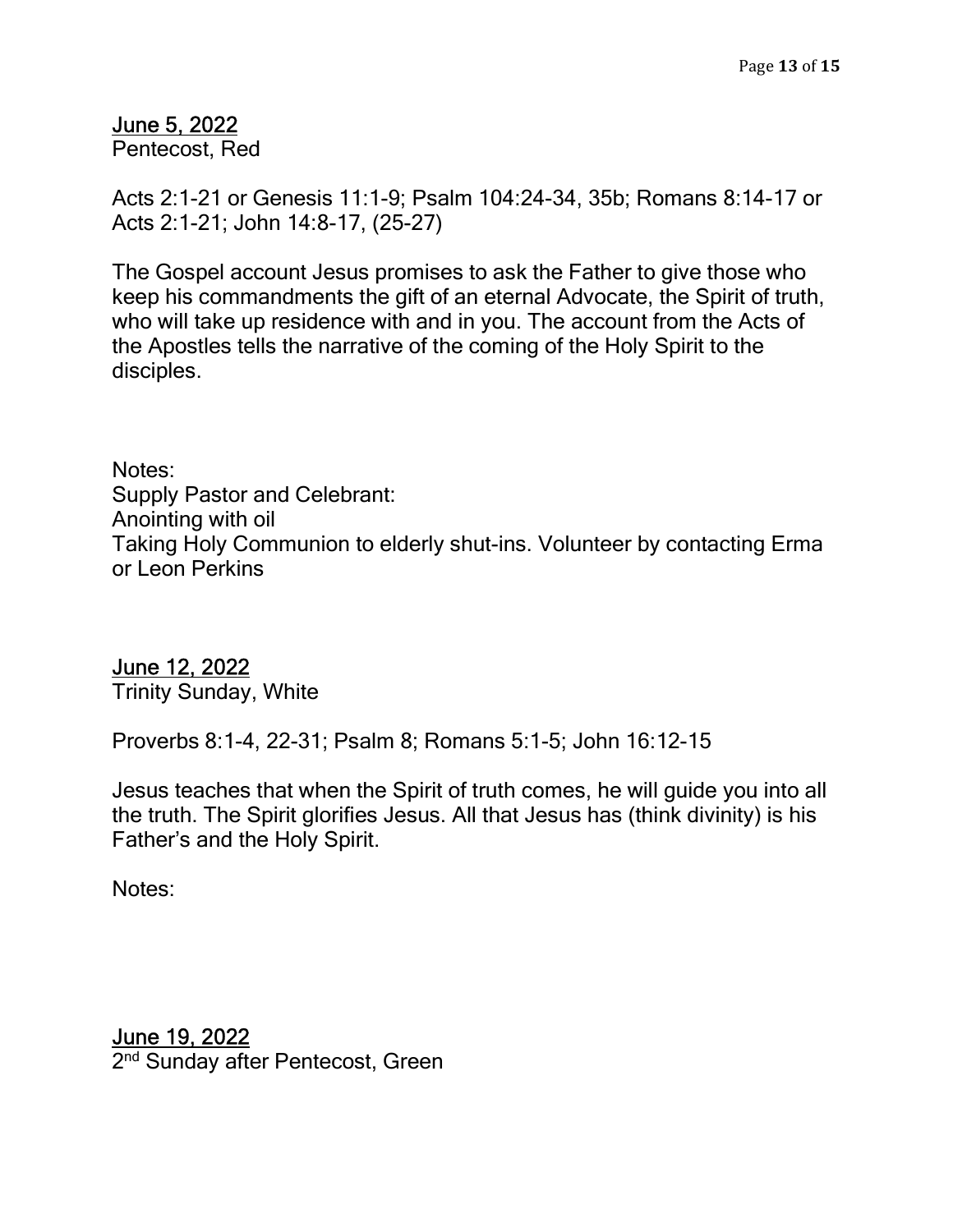1 Kings 19:1-4, (5-7), 8-15a; Psalm 42 and 43 Isaiah 65:1-9; Psalm 22:19- 28; Galatians 3:23-29; Luke 8:26-39

Jesus exorcises demons and heals a man on the east shore of the Sea of Galilee. The possessed man identified Jesus. Jesus asks him his name. He tells Jesus his name is Legion. The demons begged Jesus to be cast into a herd of swine, which Jesus did. The swine ran into the lake and were drowned. Legion asked Jesus if he could follow him. Jesus sent him home with the command to witness to how much God has done for him.

Notes:

#### June 26, 2022

3<sup>rd</sup> Sunday after Pentecost, Green

2 Kings 2:1-2, 6-14; Psalm 77:1-2, 11-20; 1 Kings 19:15-16, 19-21; Psalm 16; Galatians 5:1, 13-25; Luke 9:51-62

Jesus is traveling through Samaria and is rejected by the people in one of the villages he visits. The disciples want to destroy them and rain fire on them. Jesus refuses. As he leaves, he get numerous requests from individuals who want to become his disciples, but first … Jesus rejects their offers. "No one who puts a hand to the plow and looks back is fit for the kingdom of God."

Notes: Musa weNkosi Orphanage special offering

July 3, 2022

4<sup>th</sup> Sunday after Pentecost, Green 2 Kings 5:1-14; Psalm 30; Isaiah 66:10-14; Psalm 66:1-9; Galatians 6:(1-6), 7-16; Luke 10:1-11, 16-20